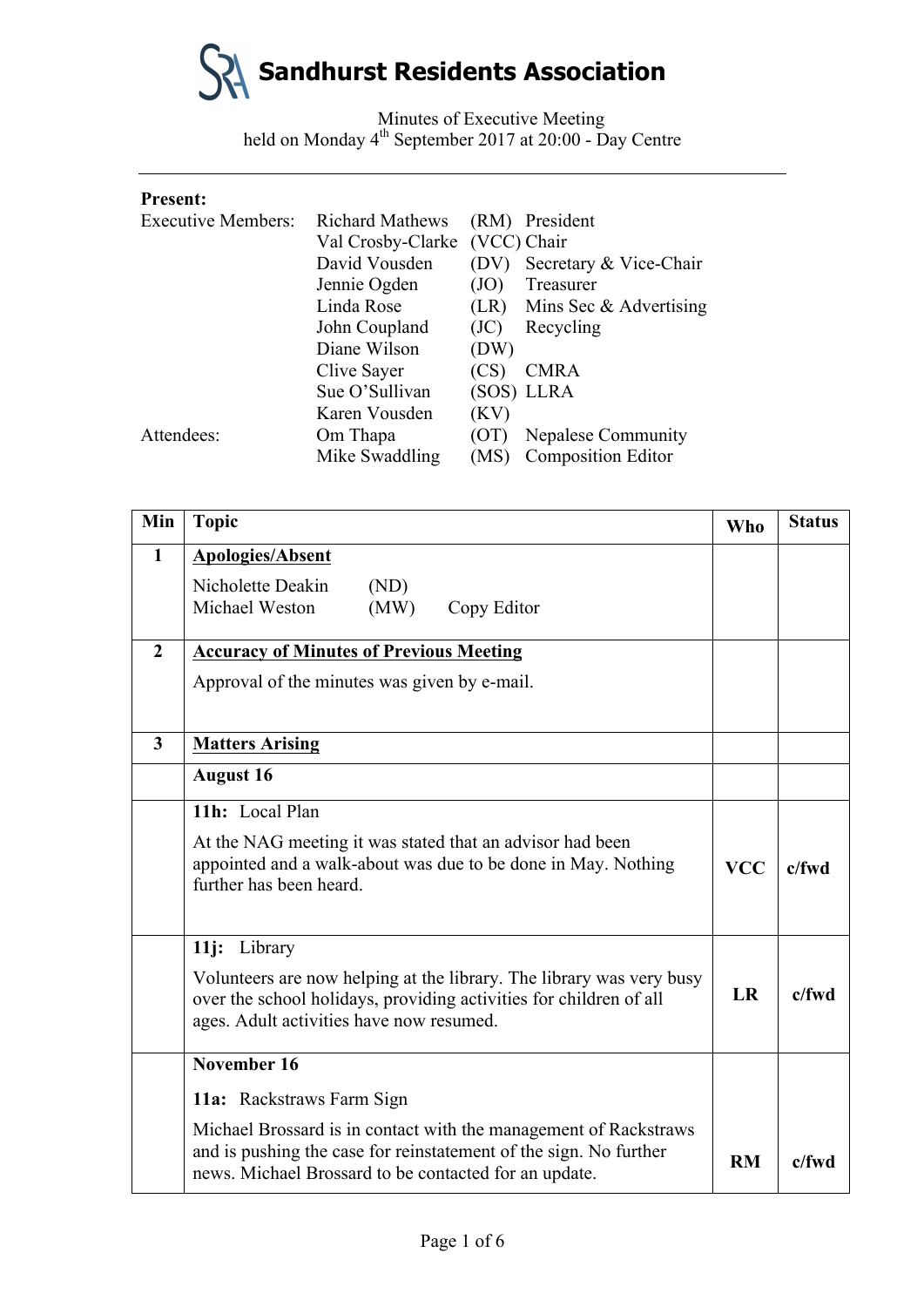| Min | <b>Topic</b>                                                                                                                                                                                    | <b>Who</b> | <b>Status</b> |
|-----|-------------------------------------------------------------------------------------------------------------------------------------------------------------------------------------------------|------------|---------------|
|     | <b>January 17</b>                                                                                                                                                                               |            |               |
|     | 11b: Insurance policy                                                                                                                                                                           |            |               |
|     | The search for a new policy will continue during 2017.                                                                                                                                          | <b>DV</b>  | $c$ /fwd      |
|     | 11g: OOH                                                                                                                                                                                        |            |               |
|     | The SOPPG reports that, after a meeting with the CCG, there is still<br>no decision or update available. This action will be closed and<br>raised again when there is any progress to report.   | <b>DV</b>  | <b>Closed</b> |
|     | <b>February 17</b>                                                                                                                                                                              |            |               |
|     | 11e: Parking                                                                                                                                                                                    |            |               |
|     | An article has been written about the dangers and inconvenience of<br>inconsiderate parking in the area close to road junctions and to point<br>out the legal restrictions.                     | <b>MW</b>  | <b>Closed</b> |
|     | May 17                                                                                                                                                                                          |            |               |
|     | Visit to Bracknell development<br>11.1                                                                                                                                                          |            |               |
|     | The visit to view Bracknell from 13 floors up took place on Tuesday<br>20 June and was very interesting. Thanks to Paul Bettison for<br>arranging it.                                           | <b>VCC</b> | <b>Closed</b> |
|     | June 17                                                                                                                                                                                         |            |               |
|     | Day Centre Fun Day<br>4a<br>Rather than take a table at the Day Centre Fun Day on 1 <sup>st</sup> July, a<br>donation of £50 was made towards the fund raising.<br>Seconded: RM<br>Proposed: CS | <b>JO</b>  | <b>Closed</b> |
|     | Agenda Items<br>11.1                                                                                                                                                                            |            |               |
|     | The agenda items 9, Projects and 10, Planning have been removed<br>from the standard agenda as they are rarely used. Any relevant items<br>can be bought up in AOB.                             | LR         | <b>Closed</b> |
|     | Honorary president election<br>11.2                                                                                                                                                             |            |               |
|     | The appointment of an Honorary president will take place at the<br>January 2018 meeting.                                                                                                        | LR         | $c$ /fwd      |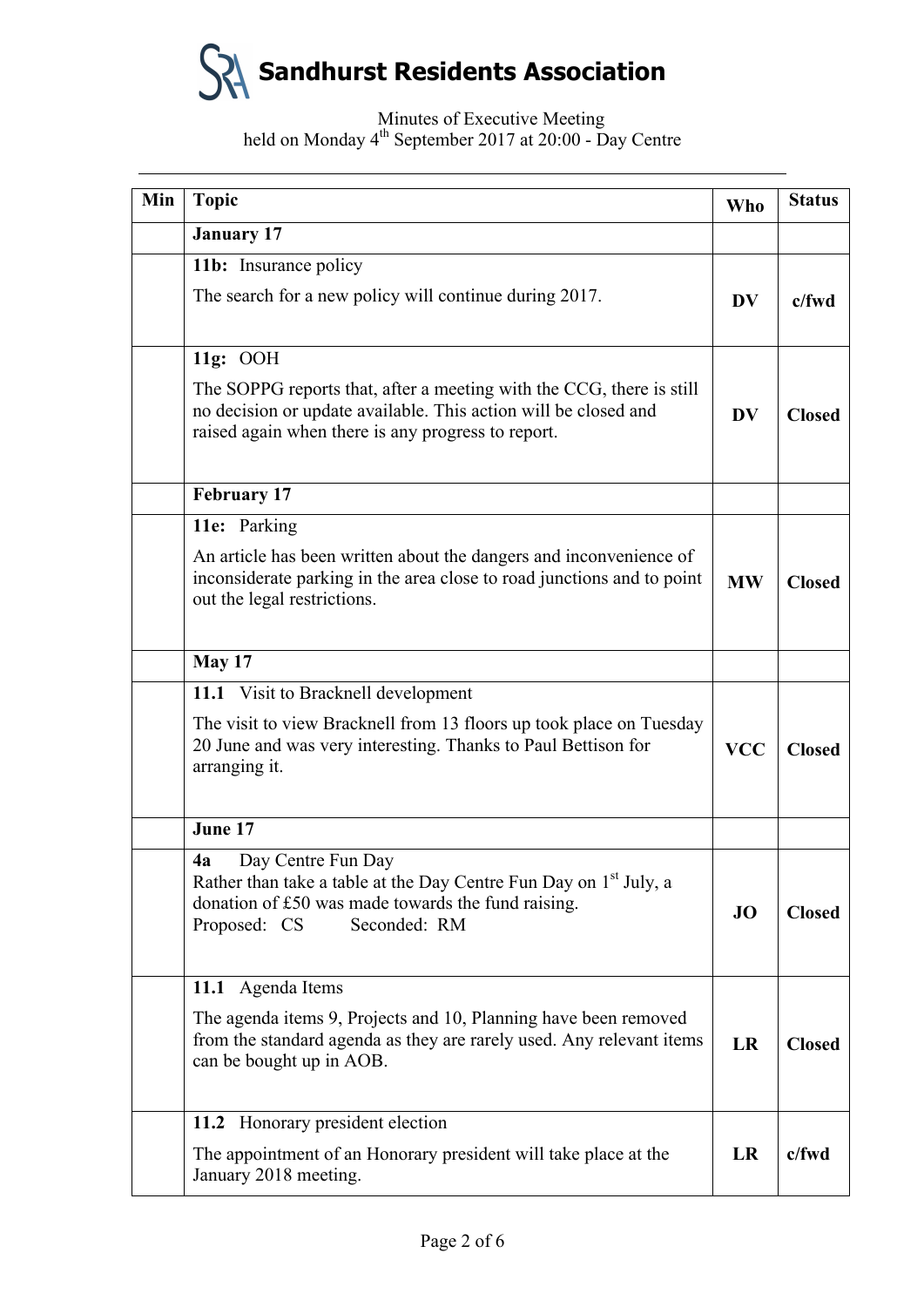

| Min                     | <b>Topic</b>                                                                                                                                                                                                             | <b>Who</b> | <b>Status</b> |
|-------------------------|--------------------------------------------------------------------------------------------------------------------------------------------------------------------------------------------------------------------------|------------|---------------|
|                         | 11.3 Committee discussion                                                                                                                                                                                                |            |               |
|                         | Should the committee be more proactive rather than reactive, and, if<br>so, how? Prepare thoughts and ideas for discussion at the next<br>meeting in September. A summary of the discussion is in AOB 9.2.               | <b>ALL</b> | <b>Closed</b> |
|                         | 11.4 AGM                                                                                                                                                                                                                 |            |               |
|                         | All members of the committee have confirmed their willingness to<br>stand for election at the AGM.                                                                                                                       |            |               |
|                         | The votes for ND will be taken on a separate count as she will be<br>standing as a committee member only and not as the magazine<br>editor.                                                                              |            |               |
|                         | The final copy of the Agenda and previous minutes will be sent to<br>DV for printing.                                                                                                                                    | LR         | <b>Closed</b> |
|                         |                                                                                                                                                                                                                          |            |               |
|                         | The updated notes for the voting procedure will be send to RM.                                                                                                                                                           | LR         | <b>Closed</b> |
| $\overline{\mathbf{4}}$ | <b>Treasurer's Report</b>                                                                                                                                                                                                |            |               |
|                         | Figures as at 31 August                                                                                                                                                                                                  |            |               |
|                         | <b>Current Account</b><br>£9,651.10                                                                                                                                                                                      |            |               |
|                         | Reserve Account<br>£25,414.21                                                                                                                                                                                            |            |               |
|                         | <b>Total</b><br>£35,065.31                                                                                                                                                                                               |            |               |
|                         | The reserve account has increased by £0.22 interest.                                                                                                                                                                     |            |               |
| 5                       | <b>Donations</b>                                                                                                                                                                                                         |            |               |
|                         | <b>Sandhurst Counselling Service</b>                                                                                                                                                                                     |            |               |
|                         | There has been a request for $£1,000$ to help to cover the funds that<br>are being withdrawn by BFC. Recent additional funds have been<br>raised by Lottery applications and donations from people using the<br>service. |            |               |
| 5.1                     | Check in the library for availability of the leaflets.                                                                                                                                                                   | LR         |               |
| 5.2                     | A £500 donation was approved, to be accompanied with a letter<br>stating that this is an exceptional payment and cannot be repeated,<br>as SRA funds cannot be relied on for running costs.                              | <b>JO</b>  |               |
|                         | Proposed: RM Seconded: KV. Carried unanimously.                                                                                                                                                                          |            |               |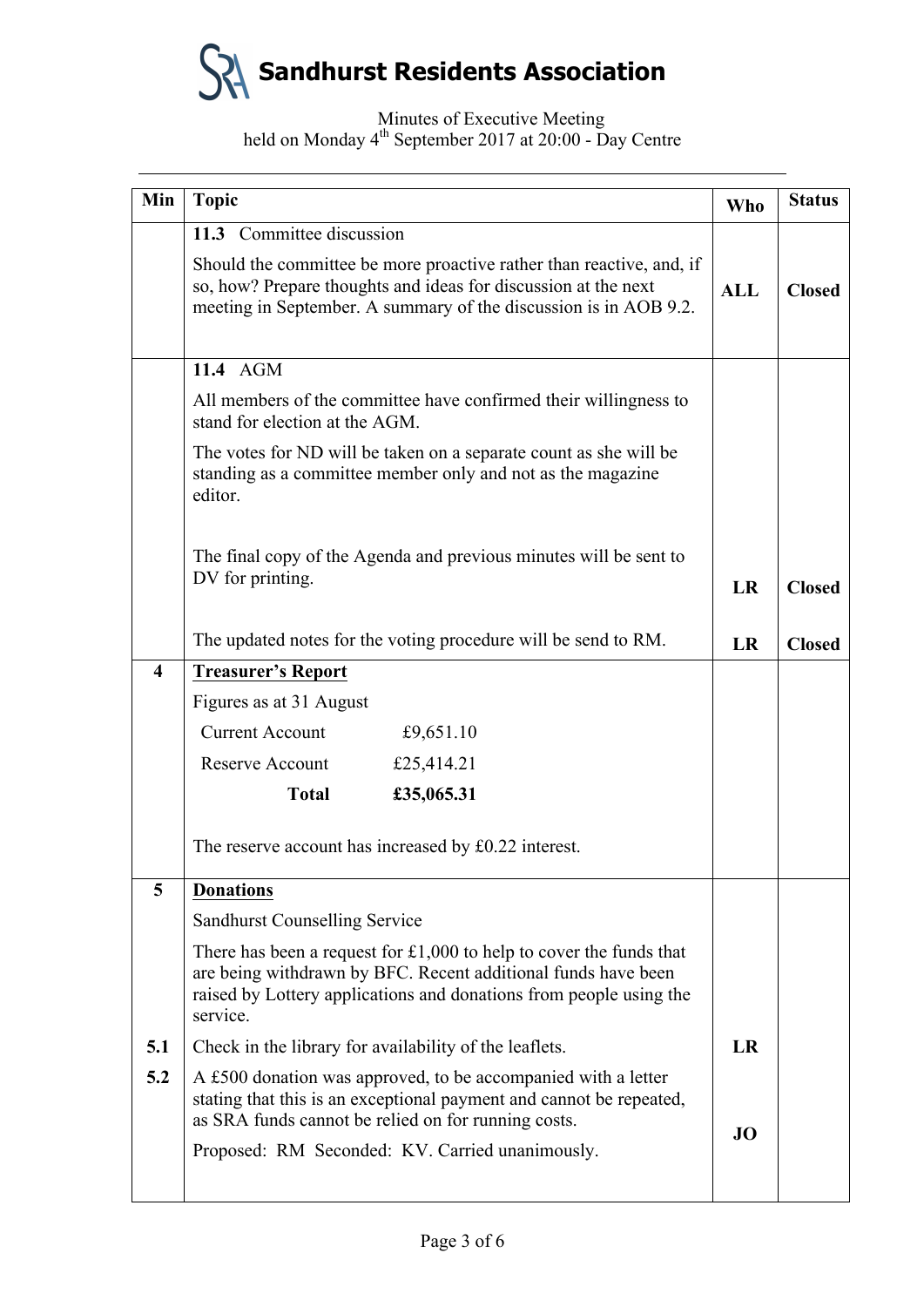| Min            | <b>Topic</b>                                                                                                                                                                                                                                                                                                                                                                                                                                                                                  | <b>Who</b>                    | <b>Status</b> |
|----------------|-----------------------------------------------------------------------------------------------------------------------------------------------------------------------------------------------------------------------------------------------------------------------------------------------------------------------------------------------------------------------------------------------------------------------------------------------------------------------------------------------|-------------------------------|---------------|
| 6              | <b>Magazine</b>                                                                                                                                                                                                                                                                                                                                                                                                                                                                               |                               |               |
|                | VCC is stepping down as the distribution organiser. Her efforts over<br>many years are appreciated. Thanks to DW, who is taking on the<br>role.                                                                                                                                                                                                                                                                                                                                               |                               |               |
|                | The September edition will be available for distribution on $7th$<br>September.                                                                                                                                                                                                                                                                                                                                                                                                               |                               |               |
| 6.1            | MS has identified a training course in the software used and has<br>asked for funds to attend. He is concerned about being able to<br>produce the magazine within the timescales required with only a<br>fundamental knowledge of the software. Some felt that this would<br>be useful, as perhaps there are facilities in the software addressed<br>that could be useful, but it was decided that this would be discussed<br>again after his experience with producing the December edition. | <b>MS</b>                     |               |
| $\overline{7}$ | Website                                                                                                                                                                                                                                                                                                                                                                                                                                                                                       |                               |               |
|                | The website has been updated with new photos and minutes.                                                                                                                                                                                                                                                                                                                                                                                                                                     |                               |               |
| 8              | <b>Recycling</b>                                                                                                                                                                                                                                                                                                                                                                                                                                                                              |                               |               |
|                | Nothing to report                                                                                                                                                                                                                                                                                                                                                                                                                                                                             |                               |               |
| 9              | <b>AOB</b>                                                                                                                                                                                                                                                                                                                                                                                                                                                                                    |                               |               |
| 9.1            | Football Club                                                                                                                                                                                                                                                                                                                                                                                                                                                                                 |                               |               |
|                | The football club has been vandalised yet again and the club are<br>now raising funds through a Just Giving page for CCTV equipment.<br>VCC has been informed that two local companies have come<br>forward to repair the damage. VCC to contact the club regarding a<br>suitable way to acknowledge their help.                                                                                                                                                                              | <b>VCC</b>                    |               |
| 9.2            | St. Michael's Christmas Tree Festival                                                                                                                                                                                                                                                                                                                                                                                                                                                         |                               |               |
|                | The SRA has been asked to enter a Christmas tree to the festival. The<br>tree is to be decorated in a way that reflects the work of the SRA.<br>This will be undertaken by SOS, LR and RM who will meet at the<br>beginning of November to finalise ideas.                                                                                                                                                                                                                                    | <b>SOS</b><br>LR<br><b>RM</b> |               |
| 9.3            | <b>Distributors Party</b>                                                                                                                                                                                                                                                                                                                                                                                                                                                                     |                               |               |
|                | The party for magazine distributors will be held on Monday $16th$<br>October in the Day Centre. There will be a buffet and drinks<br>available, which JO & VCC will purchase.                                                                                                                                                                                                                                                                                                                 | $\bf{JO}$                     |               |
| 9.4            | Committee members to help set up the room should arrive at<br>6:30pm. The party will start at 8pm.                                                                                                                                                                                                                                                                                                                                                                                            | <b>ALL</b>                    |               |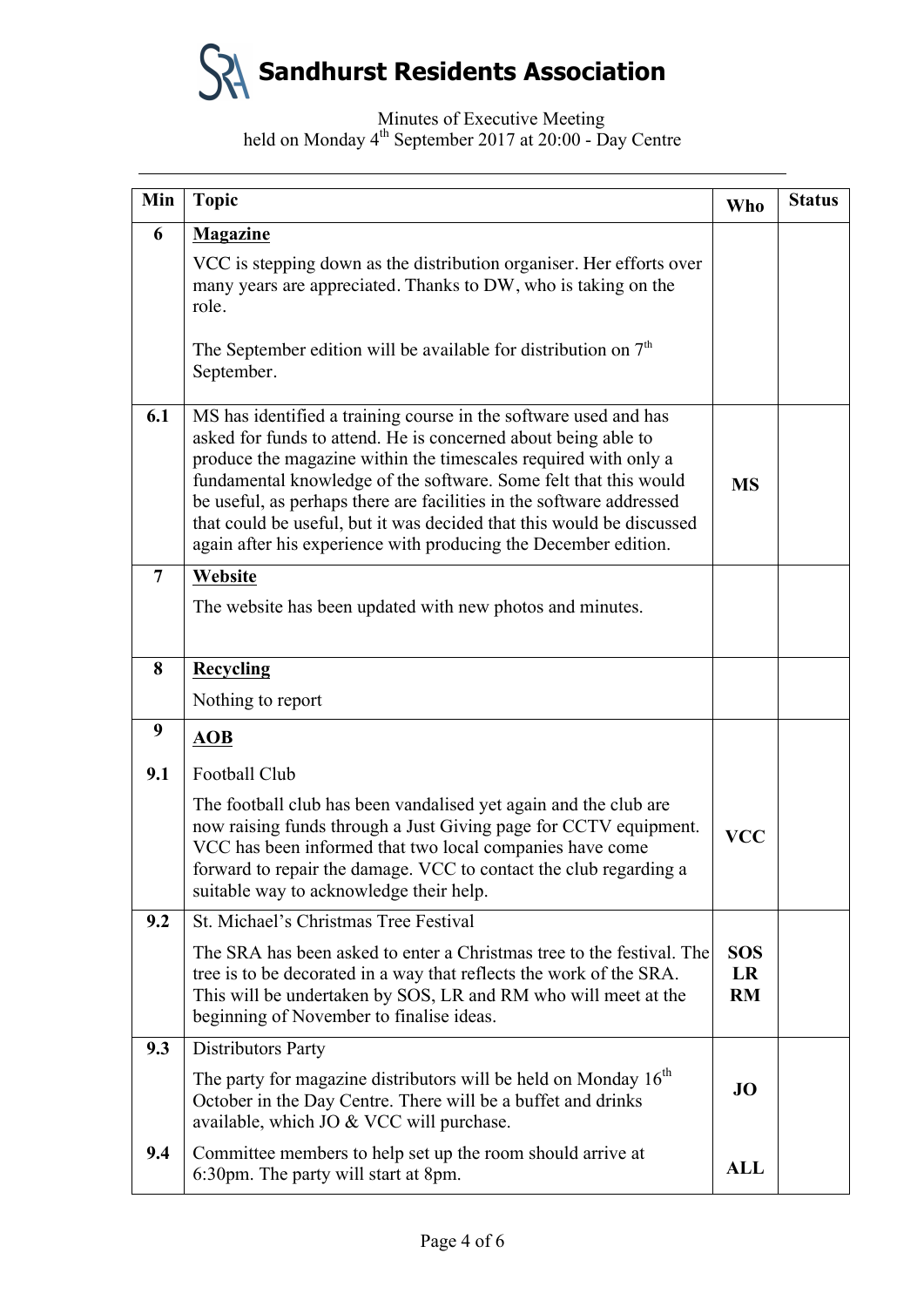| Min | <b>Topic</b>                                                                                                                                                                                                                                                               | <b>Who</b> | <b>Status</b> |
|-----|----------------------------------------------------------------------------------------------------------------------------------------------------------------------------------------------------------------------------------------------------------------------------|------------|---------------|
| 9.4 | Committee Approach                                                                                                                                                                                                                                                         |            |               |
|     | A lively discussion was held on how the committee could become<br>more proactive within the community, rather than the current<br>approach, which is reactive. The discussion also covered how we<br>could become more diverse within the committee. Ideas raised<br>were: |            |               |
|     | • Invite representatives of other Sandhurst groups – youth<br>groups, PTAs, sports clubs - to attend a meeting to<br>experience what the committee do.                                                                                                                     |            |               |
|     | Do residents know how to contact us?<br>$\bullet$                                                                                                                                                                                                                          |            |               |
|     | Are residents aware of the SRA existence and what we do<br>within the community?                                                                                                                                                                                           |            |               |
|     | Does the community know what to contact us about?<br>$\bullet$                                                                                                                                                                                                             |            |               |
|     | • The Facebook page and website should be publicised on the<br>front cover of the magazine.                                                                                                                                                                                |            |               |
|     | • The magazine should be used to publicise our existence,<br>function and need for more diversity within the committee.                                                                                                                                                    |            |               |
|     | Some proposals will be put together and circulated to the committee.                                                                                                                                                                                                       | <b>MS</b>  |               |
|     | The meeting closed at 9:50 pm.                                                                                                                                                                                                                                             |            |               |